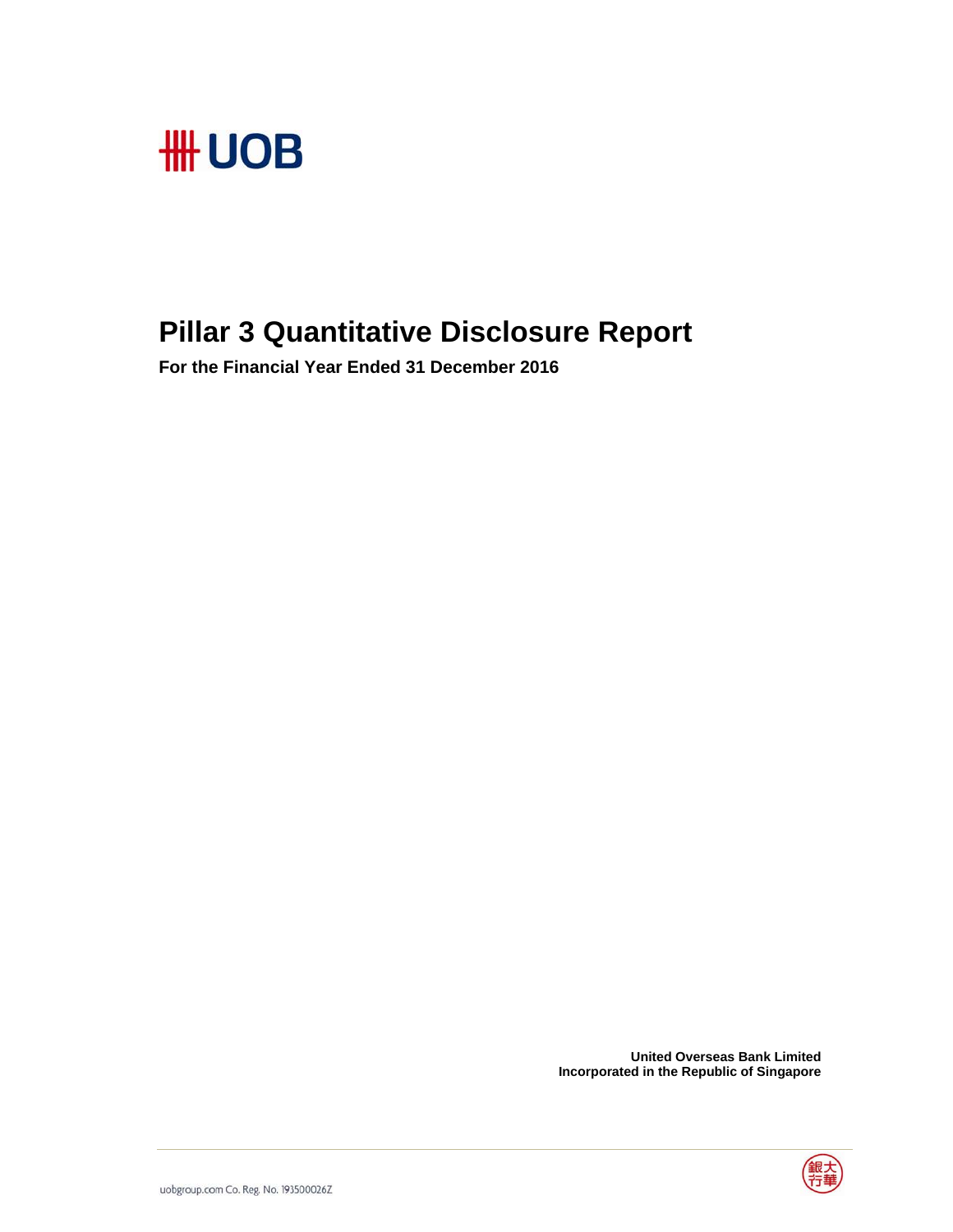

# **INTRODUCTION**

This Pillar 3 quantitative report is prepared in accordance to the Monetary Authority of Singapore ("MAS") Notice 637 on Risk Based Capital Adequacy Requirements for banks incorporated in Singapore. The disclosures are to facilitate the understanding of the UOB Group's risk profile and assessment of the Group's capital adequacy.

|                                                                                             | <b>EAD</b> | <b>RWA</b> |
|---------------------------------------------------------------------------------------------|------------|------------|
|                                                                                             | \$ million | \$ million |
| <b>Credit Risk</b>                                                                          |            |            |
| Internal Ratings-Based (IRB) Approach                                                       |            |            |
| Corporate                                                                                   | 153,205    | 113,347    |
| Sovereign                                                                                   | 33,069     | 1,327      |
| Bank                                                                                        | 41,601     | 7,905      |
| Residential Mortgage <sup>a</sup>                                                           | 71,804     | 11,387     |
| Qualifying Revolving Retail <sup>a</sup>                                                    | 10,940     | 2,711      |
| Other Retail <sup>a</sup>                                                                   | 20,754     | 4,804      |
| Equity                                                                                      | 1,456      | 5,309      |
| Securitisation                                                                              | 131        | 183        |
| <b>Total IRB Approach</b>                                                                   | 332,960    | 146,973    |
| Standardised Approach <sup>b</sup>                                                          |            |            |
| Corporate                                                                                   | 11,611     | 11,304     |
| Sovereign                                                                                   | 2,173      | 169        |
| Bank                                                                                        | 1,841      | 510        |
| <b>Regulatory Retail</b>                                                                    | 1,366      | 1,052      |
| <b>Residential Mortgage</b>                                                                 | 1,935      | 835        |
| <b>Commercial Real Estate</b>                                                               | 2,780      | 2,822      |
| <b>Fixed Assets</b>                                                                         | 3,094      | 3,094      |
| <b>Other Exposures</b>                                                                      | 7,452      | 3,200      |
| <b>Total Standardised Approach</b>                                                          | 32,252     | 22,986     |
| <b>Credit Valuation Adjustment</b>                                                          |            | 1,674      |
| <b>Central Counterparties</b>                                                               |            | 864        |
| Investments approved under section 32 of the Banking Act (below<br>threshold for deduction) |            | 6,664      |
| <b>Total Credit Risk</b>                                                                    |            | 179,160    |
| <b>Market Risk</b>                                                                          |            |            |
| <b>Standardised Approach</b>                                                                |            | 23,138     |
| <b>Operational Risk</b>                                                                     |            |            |
|                                                                                             |            |            |
| <b>Standardised Approach</b>                                                                |            | 13,261     |
| Total                                                                                       |            | 215,559    |
| $C$ and $d$ $d$<br>under Advanced IDD Annuach                                               |            |            |

#### **SUMMARY OF EXPOSURE AT DEFAULT (EAD) AND RISK WEIGHTED ASSETS (RWA)**

 *Credit exposures under Advanced IRB Approach.* 

*b Amount under Standardised Approach refers to credit exposure where IRB Approach is not applicable, or portfolios that will eventually adopt IRB Approach.* 

Based on the Group's Total RWA, the Group's minimum capital requirement as at 31 December 2016 is \$21,556 million.



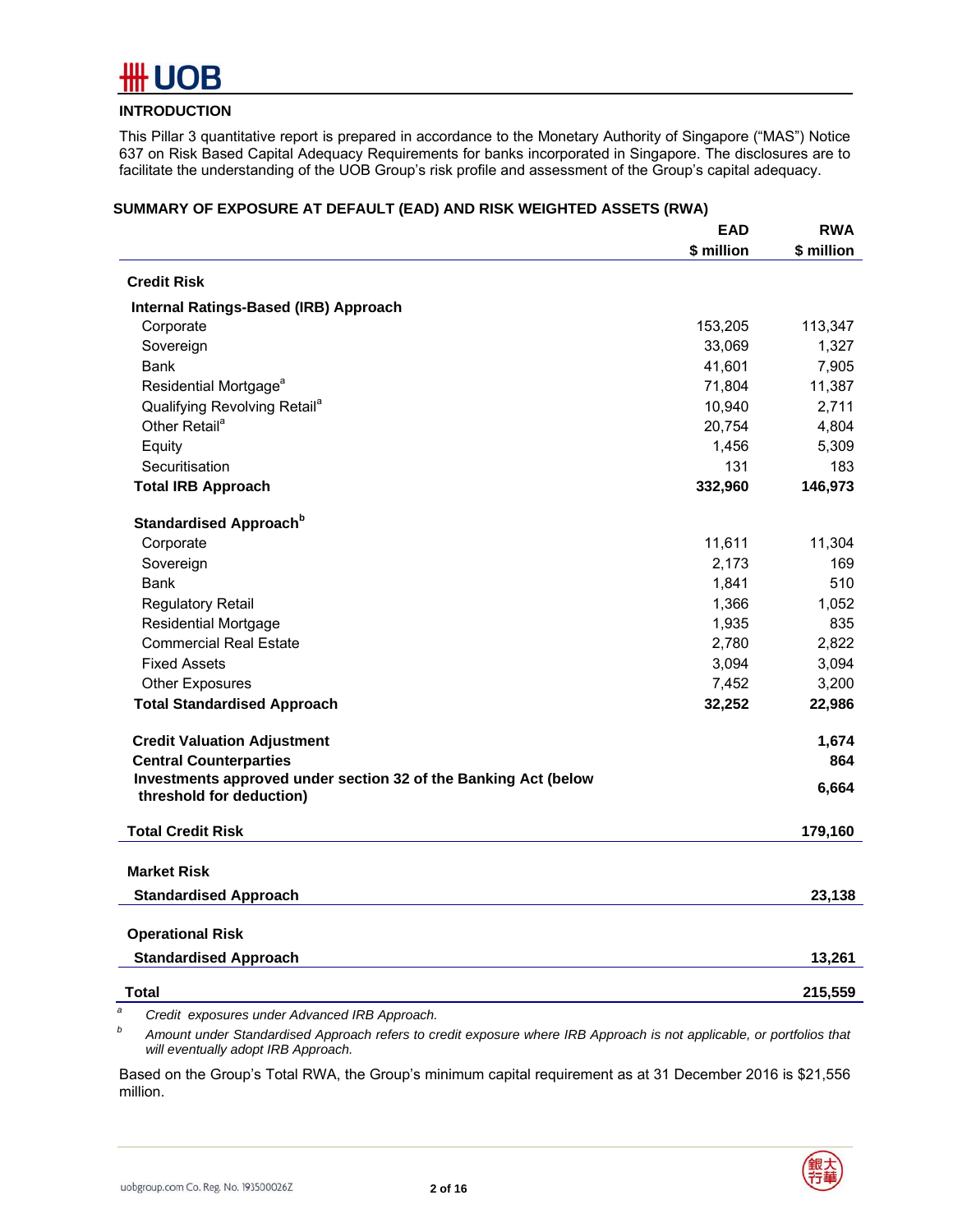

Credit risk is the risk of loss arising from any failure by a borrower or counterparty to meet its financial obligations when such obligations fall due.

The Group Credit Committee is delegated the authority by the Board of Directors to oversee all credit matters. It maintains oversight on the effectiveness of the Group's credit and country risk management structure including framework, people, processes, information, infrastructure, methodologies and systems.

Credit risk exposures are managed through a robust credit underwriting, structuring and monitoring process. The process includes monthly review of all non-performing and special mention loans, ensuring credit quality and the timely recognition of asset impairment. In addition, credit review and audit are performed regularly to proactively manage any delinquency, minimise undesirable concentrations, maximise recoveries, and ensure that credit policies and procedures are complied with. Past dues and credit limit excesses are tracked and analysed by business and product lines.

Country risk arises where the Group is unable to receive payments from customers as a result of political or economic events in the country. These events include political and social unrest, nationalisation and expropriation of assets, government repudiation of external indebtedness, and currency depreciation or devaluation.

#### **Credit exposure**

The Group's maximum exposure to credit risk of on-balance sheet and off-balance sheet financial instruments, before taking into account any collateral held, other credit enhancements and netting arrangements, is shown in the table below:

|                                                                 | Average <sup>a</sup> | <b>End</b> |
|-----------------------------------------------------------------|----------------------|------------|
|                                                                 | \$ million           | \$ million |
| Balances and placements with central banks                      | 26,550               | 22,080     |
| Singapore Government treasury bills and securities              | 6,667                | 6,877      |
| Other government treasury bills and securities                  | 11,759               | 10,638     |
| Trading debt securities                                         | 2,763                | 2,982      |
| Placements and balances with banks                              | 35,096               | 40,033     |
| Loans to customers                                              | 212,305              | 221,734    |
| Derivative financial assets                                     | 6.195                | 6,982      |
| Investment debt securities                                      | 8,468                | 8,779      |
| <b>Others</b>                                                   | 5.041                | 3,872      |
|                                                                 | 314,844              | 323.977    |
| Contingent liabilities                                          | 21,845               | 24,599     |
| Commitments (excluding operating lease and capital commitments) | 136,431              | 136,077    |
|                                                                 | 473,120              | 484,653    |

*a Average balances are computed based on quarter-end exposure.* 

As a fundamental credit principle, the Group generally does not grant credit facilities solely on the basis of the collateral provided. All credit facilities are granted based on the credit standing of the borrower, source of repayment and debt servicing ability.

Collateral is taken whenever possible to mitigate the credit risk assumed. The value of the collateral is monitored periodically. The frequency of valuation depends on the type, liquidity and volatility of the collateral value. The main types of collateral taken by the Group are cash, marketable securities, real estate, equipment, inventory and receivables. Policies and processes are in place to monitor collateral concentration.

In extending credit facilities to small and medium-sized enterprises, personal guarantees are often taken as a form of moral support to ensure moral commitment from the principal shareholders and directors.

Corporate guarantees are often obtained when the borrower's credit worthiness is not sufficient to justify an extension of credit.

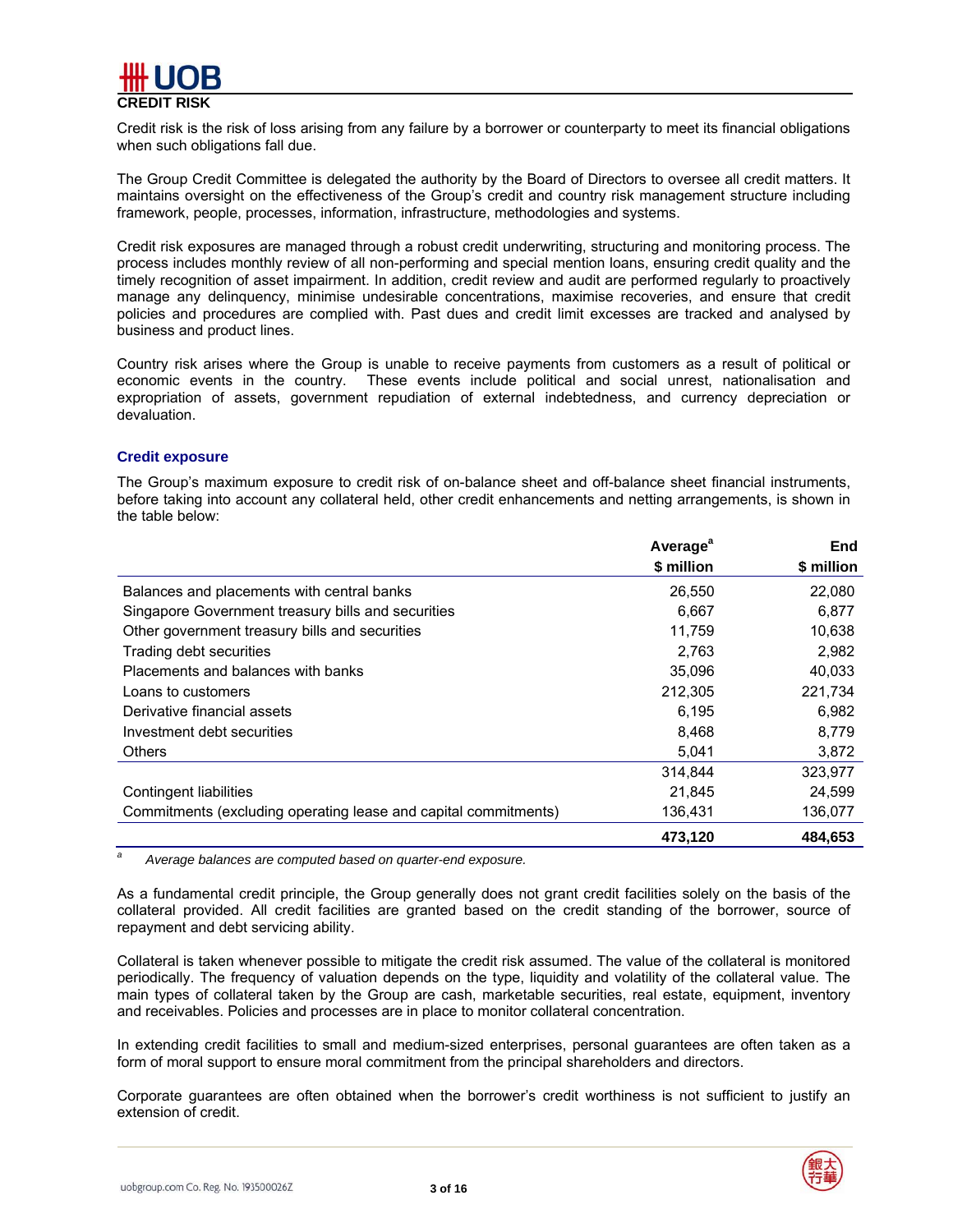Exposures arising from foreign exchange, derivatives and securities financing transactions are typically mitigated through agreements such as the International Swaps and Derivatives Association (ISDA) Master Agreements, the Credit Support Annex (CSA) and the Global Master Repurchase Agreements (GMRA). Such agreements help to minimise credit exposure by allowing us to offset what we owe to a counterparty against what is due from that counterparty in the event of a default.

# **Major On-balance sheet credit exposures**

|                                    | Loans to<br>customers<br>(gross) | treasury bills<br>and securities | Government Placements and<br>balances with<br>banks | <b>Debt</b><br>securities | Total      |
|------------------------------------|----------------------------------|----------------------------------|-----------------------------------------------------|---------------------------|------------|
|                                    | \$ million                       | \$ million                       | \$ million                                          | \$ million                | \$ million |
| Analysed by geography <sup>a</sup> |                                  |                                  |                                                     |                           |            |
| Singapore                          | 125.529                          | 6.877                            | 1.326                                               | 1.851                     | 135,583    |
| Malaysia                           | 25.767                           | 1.265                            | 1.955                                               | 1.402                     | 30,389     |
| Thailand                           | 13.226                           | 2.970                            | 1.285                                               | 37                        | 17.518     |
| Indonesia                          | 11.857                           | 875                              | 1.860                                               | 25                        | 14,617     |
| Greater China                      | 27,232                           | 1.932                            | 18,007                                              | 990                       | 48,161     |
| <b>Others</b>                      | 22.051                           | 3.596                            | 15.600                                              | 7.456                     | 48,703     |
| Total                              | 225,662                          | 17,515                           | 40,033                                              | 11,761                    | 294,971    |

*a By borrower's country of incorporation / operation (for non-individuals) and residence (for individuals).* 

|                                                   | <b>Loans to</b><br>customers<br>(gross) | treasury bills<br>and securities | Government Placements and<br>balances with<br>banks | <b>Debt</b><br>securities | Total      |
|---------------------------------------------------|-----------------------------------------|----------------------------------|-----------------------------------------------------|---------------------------|------------|
|                                                   | \$ million                              | \$ million                       | \$ million                                          | \$ million                | \$ million |
| Analysed by industry                              |                                         |                                  |                                                     |                           |            |
| Transport, storage and                            |                                         |                                  |                                                     |                           |            |
| communication                                     | 9,780                                   |                                  |                                                     | 1,501                     | 11,281     |
| Building and construction                         | 52,281                                  |                                  |                                                     | 359                       | 52,640     |
| Manufacturing                                     | 15,747                                  |                                  |                                                     | 2,153                     | 17,900     |
| Financial institutions,<br>investment and holding |                                         |                                  |                                                     |                           |            |
| companies                                         | 15,519                                  |                                  | 40,033                                              | 4,229                     | 59,781     |
| General commerce                                  | 30,269                                  |                                  |                                                     | 1,017                     | 31,286     |
| Professionals and private                         |                                         |                                  |                                                     |                           |            |
| individuals                                       | 26,950                                  |                                  |                                                     |                           | 26,950     |
| Housing loans                                     | 61,451                                  |                                  |                                                     |                           | 61,451     |
| Government                                        |                                         | 17,515                           |                                                     |                           | 17,515     |
| <b>Others</b>                                     | 13,665                                  |                                  |                                                     | 2,502                     | 16,167     |
| Total                                             | 225,662                                 | 17,515                           | 40,033                                              | 11,761                    | 294,971    |

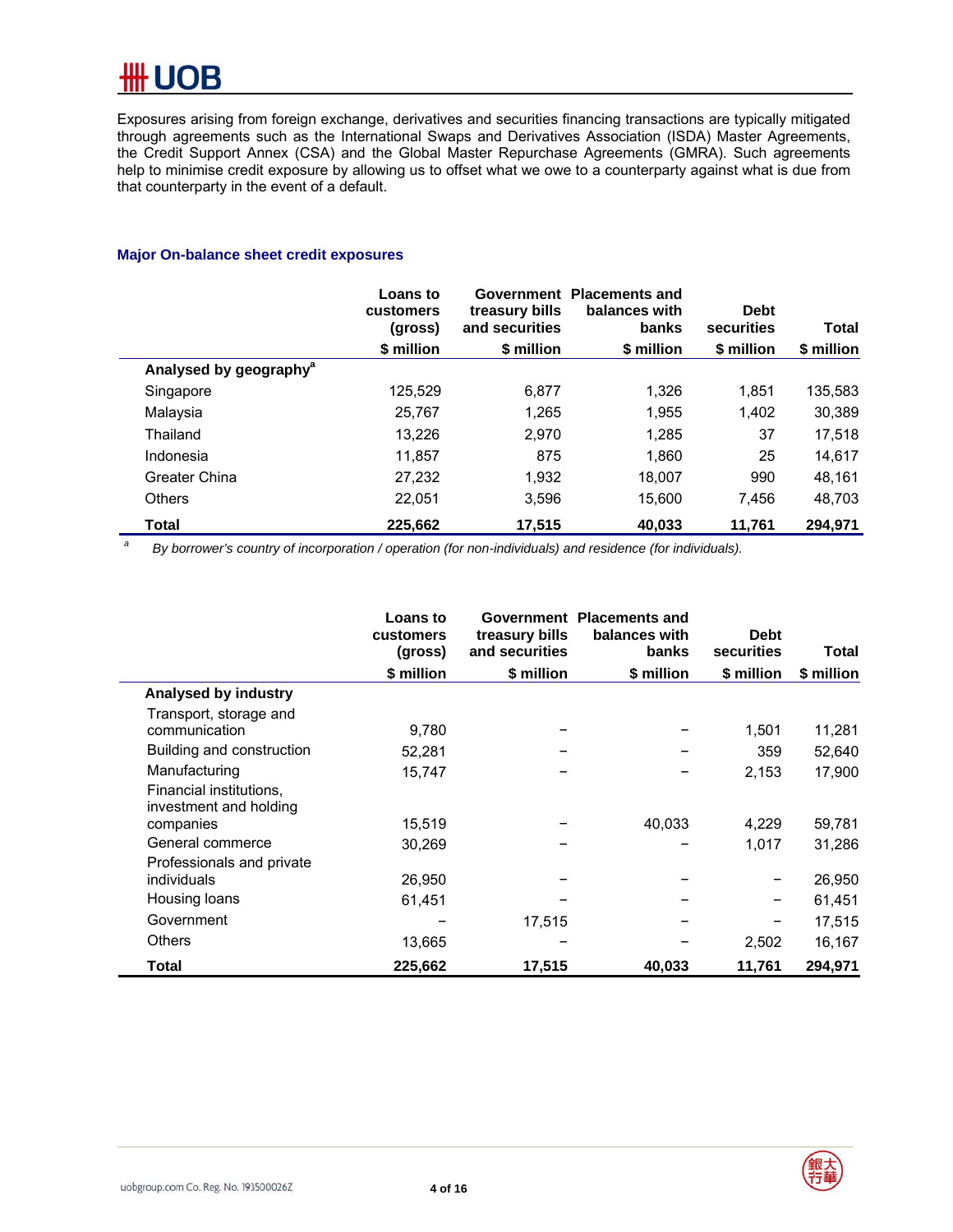

# **Contingent liabilities**

|                                    | \$ million |
|------------------------------------|------------|
| Analysed by geography <sup>a</sup> |            |
| Singapore                          | 11,806     |
| Malaysia                           | 2,691      |
| Thailand                           | 1,206      |
| Indonesia                          | 1,140      |
| Greater China                      | 3,534      |
| <b>Others</b>                      | 4,222      |
| <b>Total</b>                       | 24,599     |

*a By borrower's country of incorporation / operation (for non-individuals) and residence (for individuals).* 

|                                                          | \$ million |
|----------------------------------------------------------|------------|
| Analysed by industry                                     |            |
| Transport, storage and communication                     | 817        |
| Building and construction                                | 6,660      |
| Manufacturing                                            | 2,347      |
| Financial institutions, investment and holding companies | 4.186      |
| General commerce                                         | 8,765      |
| Professionals and private individuals                    | 138        |
| Others                                                   | 1,686      |
| Total                                                    | 24,599     |

# **Commitments (excluding operating lease and capital commitments)**

|                                    | \$ million |
|------------------------------------|------------|
| Analysed by geography <sup>a</sup> |            |
| Singapore                          | 71,928     |
| Malaysia                           | 12,097     |
| Thailand                           | 10,120     |
| Indonesia                          | 5,542      |
| Greater China                      | 22,733     |
| <b>Others</b>                      | 13,657     |
| <b>Total</b>                       | 136,077    |

*a By borrower's country of incorporation / operation (for non-individuals) and residence (for individuals).*

|                                                          | \$ million |
|----------------------------------------------------------|------------|
| Analysed by industry                                     |            |
| Transport, storage and communication                     | 4,381      |
| Building and construction                                | 23,886     |
| Manufacturing                                            | 18,999     |
| Financial institutions, investment and holding companies | 12,637     |
| General commerce                                         | 41,904     |
| Professionals and private individuals                    | 19,776     |
| Housing Loan                                             | 4.441      |
| Others                                                   | 10.053     |
| Total                                                    | 136,077    |

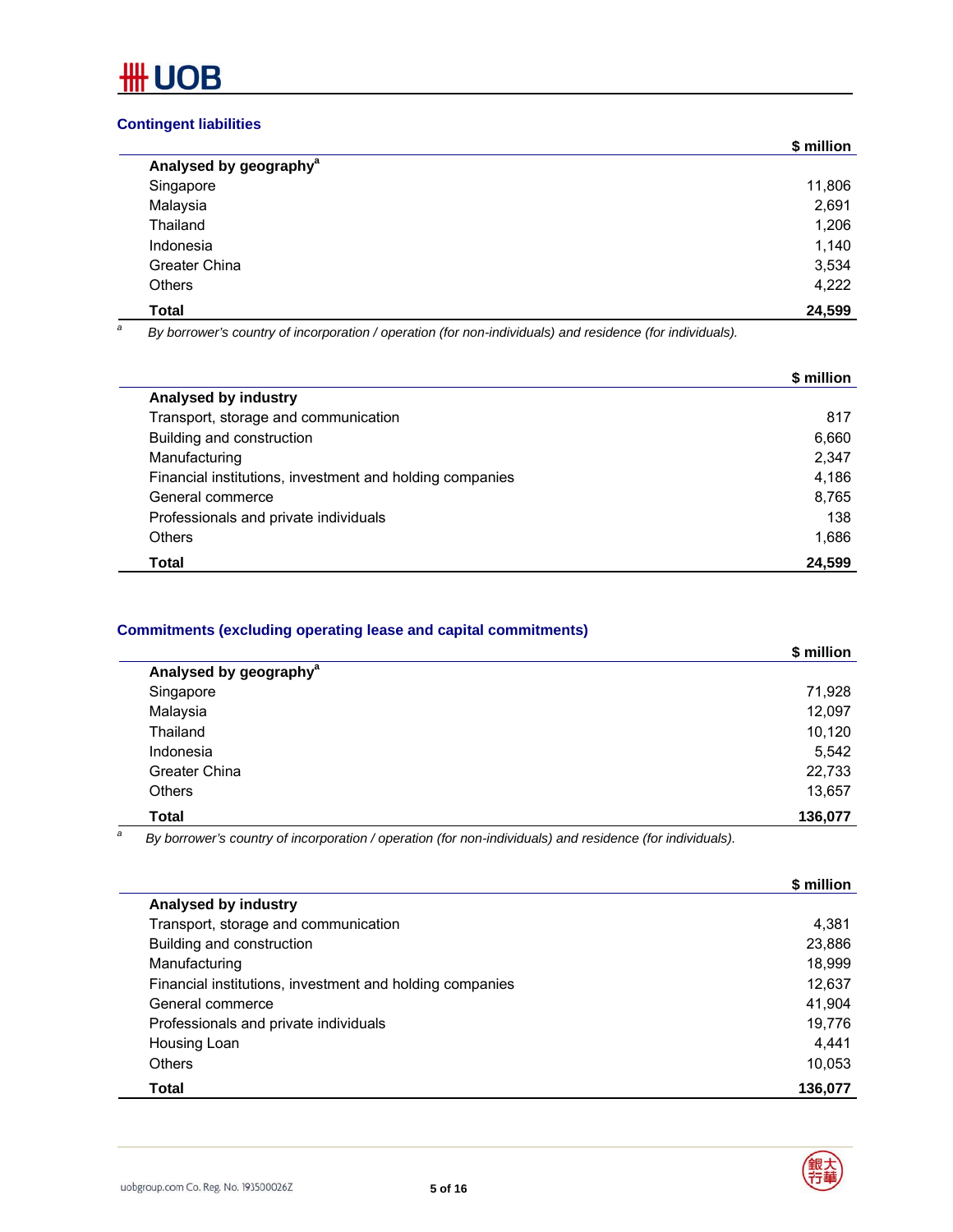

# **Credit exposures by residual contractual maturity**

The following table shows the Group's credit exposures by remaining contractual maturities.

|                                                                                       | Up to 7<br>days<br>\$ million | Over 7<br>days to<br>1 month<br>\$ million | Over<br>1 to $3$<br>months<br>\$ million | Over<br>3 to 12<br>months<br>\$ million | Over<br>1 to $3$<br>years<br>\$ million | Over 3<br>vears<br>\$ million | <b>No</b><br>specific<br>maturity<br>\$ million | <b>Total</b><br>\$ million |
|---------------------------------------------------------------------------------------|-------------------------------|--------------------------------------------|------------------------------------------|-----------------------------------------|-----------------------------------------|-------------------------------|-------------------------------------------------|----------------------------|
| Balances and<br>placements with<br>central banks<br>Singapore                         | 6,799                         | 2,875                                      | 2,099                                    | 3,085                                   |                                         |                               | 7,222                                           | 22,080                     |
| Government treasury<br>bills and securities<br>Other government<br>treasury bills and |                               |                                            | $\overline{\phantom{0}}$                 | 2,449                                   | 1,843                                   | 2,461                         | 124                                             | 6,877                      |
| securities<br>Trading debt                                                            | 253                           | 1,157                                      | 2,593                                    | 1,666                                   | 2,704                                   | 2,243                         | 22                                              | 10,638                     |
| securities<br>Placements and                                                          | 146                           | 8                                          | 420                                      | 1,565                                   | 95                                      | 647                           | 101                                             | 2,982                      |
| balances with banks                                                                   | 14,545                        | 7,159                                      | 9,837                                    | 5,069                                   | 1,983                                   | 46                            | 1,394                                           | 40,033                     |
| Loans to customers                                                                    | 12,427                        | 17,788                                     | 13,599                                   | 20,257                                  | 35,878                                  | 114,533                       | 7,252                                           | 221,734                    |
| Derivative<br>financial assets<br>Investment debt                                     |                               |                                            |                                          |                                         |                                         |                               | 6,982                                           | 6,982                      |
| securities                                                                            |                               | 50                                         | 547                                      | 789                                     | 2,299                                   | 4,856                         | 238                                             | 8,779                      |
| <b>Others</b>                                                                         |                               |                                            |                                          |                                         |                                         |                               | 3,872                                           | 3,872                      |
| Total                                                                                 | 34,170                        | 29,037                                     | 29,095                                   | 34,880                                  | 44,802                                  | 124,786                       | 27,207                                          | 323,977                    |

*The majority of the Group's off-balance sheet credit exposures are short-term commitments with maturity of 1 year or less.* 

#### **Counterparty Credit Risk Exposures**

|                                               | \$ million |
|-----------------------------------------------|------------|
| Gross positive fair value of contracts        | 15,865     |
| Netting effects                               | (5,287)    |
| Exposure under current exposure method        | 10,578     |
| Analysed by type:                             |            |
| Interest rate contracts                       | 3,695      |
| Foreign exchange contracts and gold           | 4,385      |
| Equity contracts                              | 977        |
| Credit derivative contracts                   | 91         |
| Precious metals and other commodity contracts | 1,430      |
| Collateral held                               |            |
| <b>Financial Collateral</b>                   | (1,078)    |
| <b>Others</b>                                 | (12)       |
| Net derivatives credit exposure               | 9,488      |

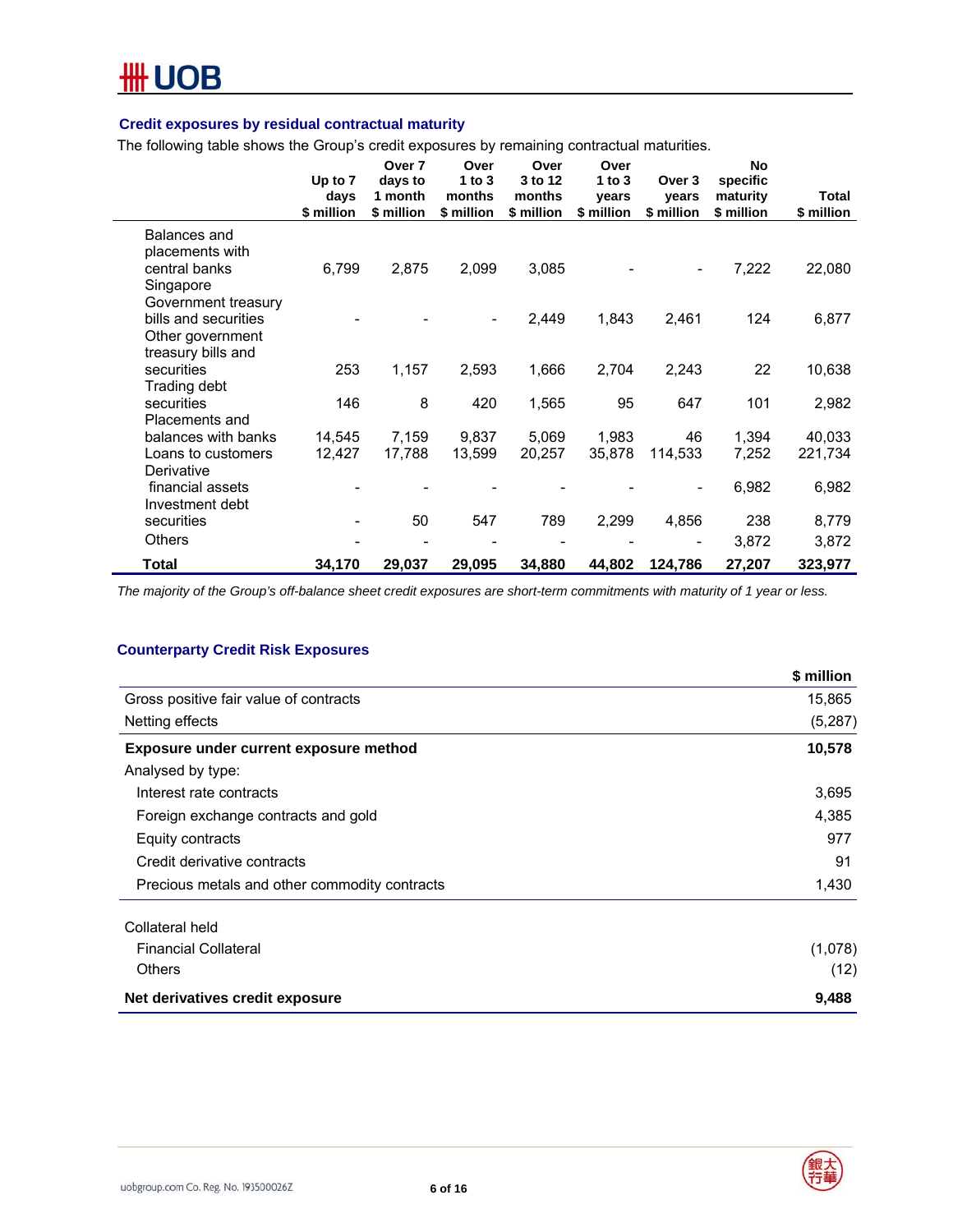# **Credit Derivative Exposures**

|                                   | <b>Notional amounts bought</b> | <b>Notional amounts sold</b> |
|-----------------------------------|--------------------------------|------------------------------|
|                                   | \$ million                     | \$ million                   |
| Own credit portfolio              | 29                             | 667                          |
| Intermediation portfolio          | 246                            | 246                          |
| <b>Total credit default swaps</b> | 275                            | 913                          |

# **Credit Exposures Secured by Eligible Collateral, Guarantees and Credit Derivatives**

|                               | Amount by which total exposures are covered by: |                          |  |
|-------------------------------|-------------------------------------------------|--------------------------|--|
|                               | Eligible Collateral <sup>a</sup>                | <b>Credit Protection</b> |  |
|                               | \$ million                                      | \$ million               |  |
| <b>Standardised</b>           |                                                 |                          |  |
| Corporate                     | 3,572                                           | 336                      |  |
| Sovereign                     | 205                                             |                          |  |
| <b>Bank</b>                   | 4                                               |                          |  |
| Retail                        | 270                                             | 1                        |  |
| <b>Commercial Real Estate</b> | 19                                              | 8                        |  |
| <b>Others</b>                 | 1,218                                           | 4                        |  |
| <b>Standardised Total</b>     | 5,288                                           | 349                      |  |
| <b>FIRB</b>                   |                                                 |                          |  |
| Corporate                     | $22,276^{b}$                                    | 14,188                   |  |
| Sovereign                     | 1,284                                           |                          |  |
| Bank                          | 4,438                                           | 265                      |  |
| <b>FIRB Total</b>             | 27,998                                          | 14,453                   |  |
| Total                         | 33,286                                          | 14,802                   |  |

*a The Group currently uses supervisory prescribed haircuts for eligible financial collateral* 

*b Include other eligible collateral of \$15,646 million* 

# **Credit Exposures Subject to Standardised Approach**

| <b>Risk Weights</b> | Net Exposures <sup>a</sup> |
|---------------------|----------------------------|
| %                   | \$ million                 |
| 0 to 35             | 9,296                      |
| 50 to 75            | 2,417                      |
| 100 and above       | 20,539                     |
| <b>Total</b>        | 32,252                     |

*a Net exposures after credit mitigation and provisions* 

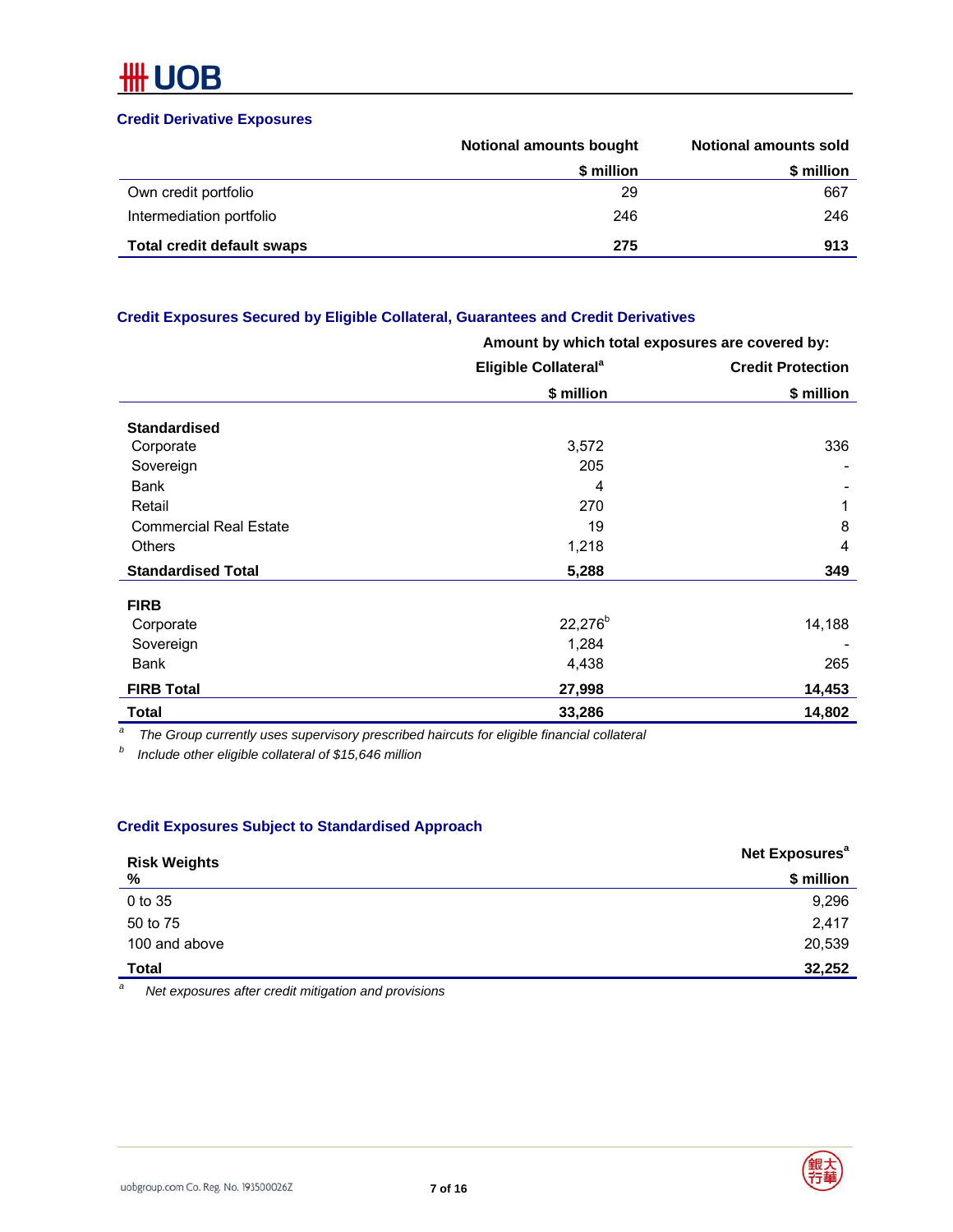# **RWA based on the assessments of each recognized ECAI**

|                | <b>RWA</b> |
|----------------|------------|
| <b>ECAI</b>    | \$ million |
|                | 376        |
| Moody's<br>S&P | 170        |
| Fitch          | 92         |
| <b>Total</b>   | 638        |

*ECAI: External Credit Assessment Institution* 

# **Credit Exposures Subject to Supervisory Risk Weight under IRB Approach**

| <b>Risk Weights</b> | <b>Specialised Lending</b> | <b>Equity (SRW Method)</b> |  |
|---------------------|----------------------------|----------------------------|--|
| %                   | \$ million                 | \$ million                 |  |
| 0 to 50             | 2,024                      |                            |  |
| 51 to 100           | 2,824                      |                            |  |
| 101 and above       | 1,048                      | 1,378                      |  |
| <b>Total</b>        | 5,896                      | 1,378                      |  |

*SRW: Simple Risk Weight* 

# **Securitisation Exposures<sup>a</sup>**

| <b>Risk Weights</b><br>% | <b>Mortgage-Backed Securities</b><br>\$ million | <b>Asset-Backed Securities</b><br>\$ million |
|--------------------------|-------------------------------------------------|----------------------------------------------|
| 0 to 50                  | 26                                              | 92 <sup>b</sup>                              |
| 1250                     | ۰.                                              | $R^C$                                        |
| Total                    | 31                                              | 100                                          |

*a Securitisation exposures purchased in Banking Book* 

*b Included off balance-sheet exposures of \$30m* 

 *c Included off balance-sheet exposures of \$1m* 



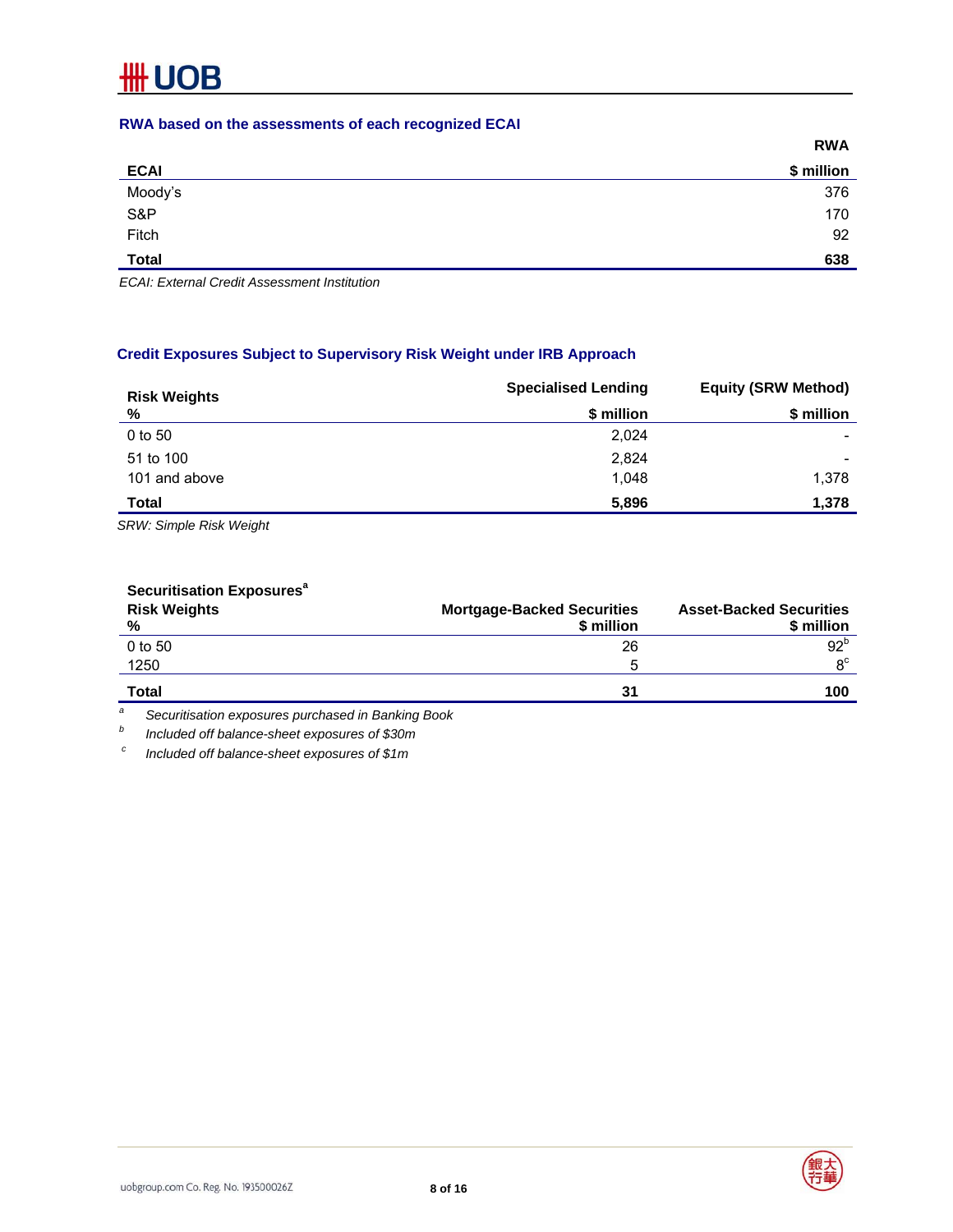# **CREDIT RISK PROFILE**

The following tables show the breakdown of exposures by RWA and EAD using the respective internal rating scale for the model applicable to the asset classes:

# **Large Corporate, SME and Specialised Lending (IPRE) Exposures**

| <b>CRR Band</b> | PD Range<br>% | <b>Credit RWA</b><br>\$ million | <b>EAD</b><br>\$ million | <b>Exposure-weighted</b><br><b>Average Risk Weights</b><br>% |
|-----------------|---------------|---------------------------------|--------------------------|--------------------------------------------------------------|
| $1 - 9$         | Up to 2.37    | 84,190                          | 127,623                  | 66                                                           |
| $10 - 16$       | > 2.37        | 24,203                          | 18,105                   | 134                                                          |
| Default         |               | ۰                               | 1,580                    |                                                              |
| Total           |               | 108,393                         | 147,308                  | 74                                                           |

*SME: Small and Medium-sized Enterprises* 

*IPRE: Income Producing Real Estate* 

*CRR: Customer Risk Rating* 

# **Specialised Lending (CF, PF, SF and UOB (Thai)'s IPRE) Exposures**

| <b>CRR Band</b>         | <b>Credit RWA</b><br>\$ million | <b>EAD</b><br>\$ million | <b>Exposure-weighted</b><br><b>Average Risk Weights</b><br>% |
|-------------------------|---------------------------------|--------------------------|--------------------------------------------------------------|
| Strong                  | 1,477                           | 2,399                    | 62                                                           |
| Good                    | 1,616                           | 1,855                    | 87                                                           |
| Satisfactory            | 781                             | 641                      | 122                                                          |
| Weak                    | 1,080                           | 408                      | 265                                                          |
| Default                 |                                 | 594                      |                                                              |
| Total                   | 4,954                           | 5,897                    | 84                                                           |
| CF: Commodities Finance |                                 |                          |                                                              |

*CF: Commodities Finance* 

*PF: Project Finance* 

*SF: Ship Finance* 

# **Sovereign Exposures**

| <b>CRR Band</b> | PD Range<br>% | <b>Credit RWA</b><br>\$ million | <b>EAD</b><br>\$ million | <b>Exposure-weighted</b><br><b>Average Risk Weights</b><br>% |
|-----------------|---------------|---------------------------------|--------------------------|--------------------------------------------------------------|
| $1 - 9$         | Up to $0.28$  | 1,114                           | 32,877                   | 3                                                            |
| $10 - 16$       | > 0.28        | 213                             | 192                      | 111                                                          |
| Default         |               | ٠                               | $\overline{\phantom{a}}$ | <b>NA</b>                                                    |
| <b>Total</b>    |               | 1.327                           | 33,069                   | 4                                                            |

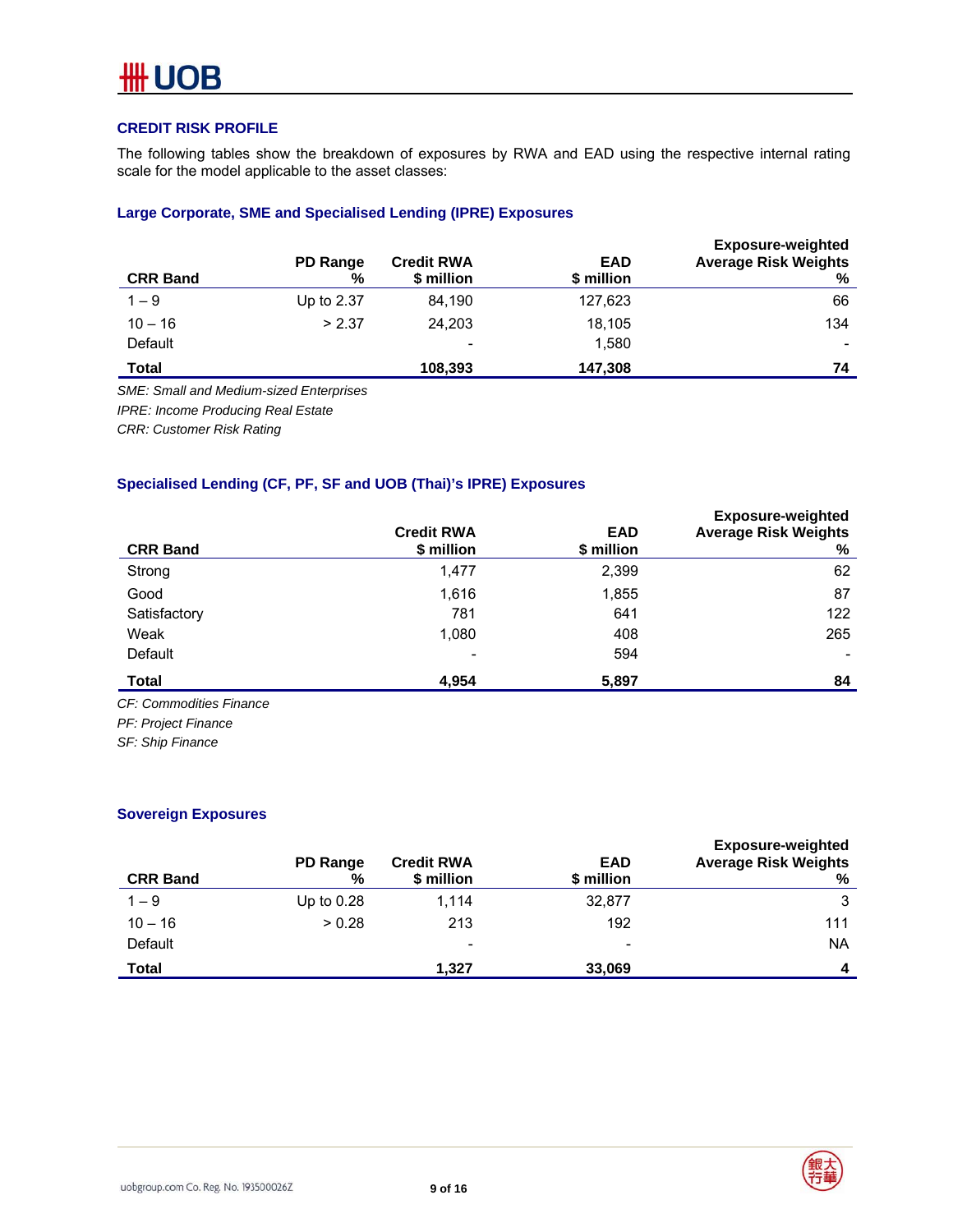# **Bank Exposures**

| <b>CRR Band</b> | <b>PD Range</b><br>% | <b>Credit RWA</b><br>\$ million | <b>EAD</b><br>\$ million | <b>Exposure-weighted</b><br><b>Average Risk Weights</b><br>% |
|-----------------|----------------------|---------------------------------|--------------------------|--------------------------------------------------------------|
| $1 - 9$         | Up to $0.28$         | 4,453                           | 35,556                   | 13                                                           |
| $10 - 16$       | > 0.28               | 3.452                           | 6,045                    | 57                                                           |
| Default         |                      | ٠                               | $\overline{\phantom{0}}$ | <b>NA</b>                                                    |
| Total           |                      | 7,905                           | 41,601                   | 19                                                           |

# **Equity (PD/LGD Method) Exposures**

| <b>CRR Band</b> | PD Range<br>% | <b>Credit RWA</b><br>\$ million | <b>EAD</b><br>\$ million | <b>Exposure-weighted</b><br><b>Average Risk Weights</b><br>% |
|-----------------|---------------|---------------------------------|--------------------------|--------------------------------------------------------------|
| $1 - 9$         | Up to $0.28$  | 23                              | 21                       | 109                                                          |
| $10 - 16$       | > 0.28        | 191                             | 57                       | 335                                                          |
| Default         |               | $\overline{\phantom{0}}$        | ٠                        | <b>NA</b>                                                    |
| <b>Total</b>    |               | 214                             | 78                       | 275                                                          |

*PD: Probability of Default* 

*LGD: Loss Given Default* 

# **Retail (Residential Mortgage) Exposures**

| <b>PD Band</b><br>℅ | <b>Credit RWA</b><br>\$ million | <b>EAD</b><br>\$ million | <b>Exposure-</b><br>weighted<br><b>Average Risk</b><br><b>Weights</b><br>% | Exposure-<br>weighted<br><b>Average LGD</b><br>$\%$ | <b>Undrawn</b><br>\$ million |
|---------------------|---------------------------------|--------------------------|----------------------------------------------------------------------------|-----------------------------------------------------|------------------------------|
| Up to 1             | 4,482                           | 53,063                   | 8                                                                          | 13                                                  | 3,212                        |
| $>1$ to 2           | 1,570                           | 8,069                    | 19                                                                         | 12                                                  | 210                          |
| >2                  | 4,740                           | 10,017                   | 47                                                                         | 13                                                  | 566                          |
| Default             | 595                             | 655                      | 91                                                                         | 20                                                  |                              |
| Total               | 11,387                          | 71,804                   | 16                                                                         | 13                                                  | 3,988                        |

# **Retail (QRRE) Exposures**

| <b>PD Band</b><br>% | <b>Credit RWA</b><br>\$ million | <b>EAD</b><br>\$ million | <b>Exposure-</b><br>weighted<br><b>Average Risk</b><br>Weights<br>% | <b>Exposure-</b><br>weighted<br><b>Average LGD</b><br>% | <b>Undrawn</b><br>\$ million |
|---------------------|---------------------------------|--------------------------|---------------------------------------------------------------------|---------------------------------------------------------|------------------------------|
| Up to 1             | 527                             | 7,088                    |                                                                     | 50                                                      | 5,179                        |
| $>1$ to 2           | 296                             | 1,871                    | 16                                                                  | 32                                                      | 1,424                        |
| >2                  | 1,808                           | 1,936                    | 93                                                                  | 59                                                      | 546                          |
| Default             | 80                              | 45                       | 179                                                                 | 68                                                      |                              |
| <b>Total</b>        | 2,711                           | 10,940                   | 25                                                                  | 48                                                      | 7,149                        |

*QRRE: Qualifying Revolving Retail Exposures* 



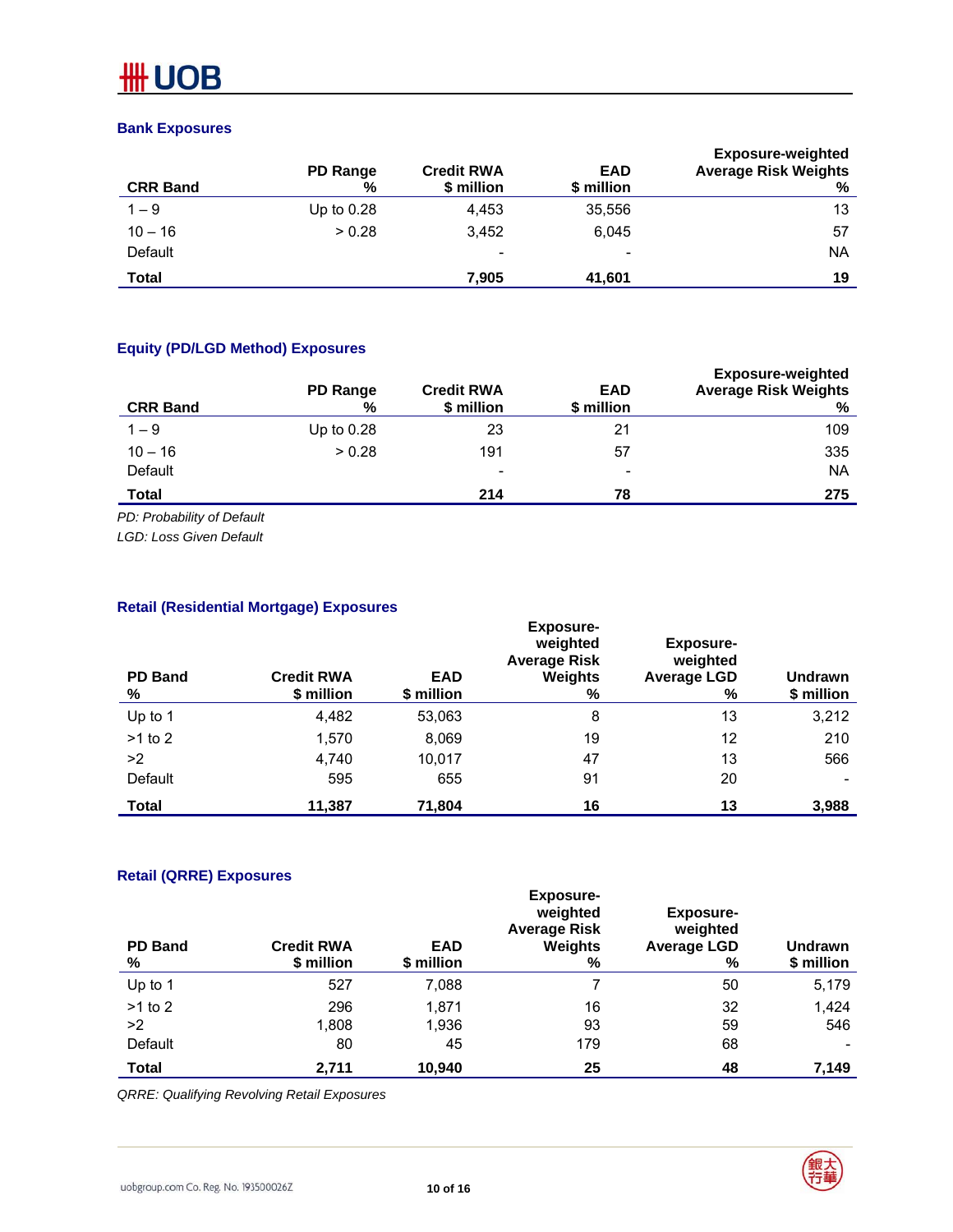### **Retail (Other Retail) Exposures**

| <b>PD Band</b><br>% | <b>Credit RWA</b><br>\$ million | <b>EAD</b><br>\$ million | <b>Exposure-</b><br>weighted<br><b>Average Risk</b><br>Weights<br>% | <b>Exposure-</b><br>weighted<br><b>Average LGD</b><br>% | <b>Undrawn</b><br>\$ million |
|---------------------|---------------------------------|--------------------------|---------------------------------------------------------------------|---------------------------------------------------------|------------------------------|
| Up to 1             | 1,589                           | 13,304                   | 12                                                                  | 17                                                      | 2,041                        |
| $>1$ to 2           | 591                             | 2,253                    | 26                                                                  | 22                                                      | 526                          |
| >2                  | 1,785                           | 4.954                    | 36                                                                  | 21                                                      | 408                          |
| Default             | 839                             | 243                      | 345                                                                 | 47                                                      |                              |
| <b>Total</b>        | 4,804                           | 20,754                   | 23                                                                  | 19                                                      | 2,975                        |

# **Expected Loss and Actual Loss by Asset Class**

Actual loss consists of impairment loss allowance and write-off to the Group's income statement for the financial year ended 31 December 2016.

| <b>Asset Class</b> | <b>Actual loss</b><br>\$ million | Expected Loss <sup>a</sup><br>(as at 31 December 2015)<br>\$ million |
|--------------------|----------------------------------|----------------------------------------------------------------------|
| Corporate          | 623                              | 730                                                                  |
| Sovereign          | $\overline{\phantom{a}}$         | 7                                                                    |
| <b>Bank</b>        | $\overline{\phantom{0}}$         | 27                                                                   |
| Retail             | 162                              | 361                                                                  |
| <b>Total</b>       | 785                              | 1,125                                                                |

*a Excludes defaulted exposures.* 

# **Comparison of Actual Loss and Expected Loss by Asset Class**

The actual loss for the Group's IRB portfolio in 2016 was lower than the Expected Loss (EL) that was estimated for 2016 at the end of December 2015. The Group continues to be proactive in its risk management approach to ensure that actual losses remained within the Group's expectations.

EL is the estimated credit loss from defaults over a one-year horizon. EL is the product of PD, LGD and EAD. A comparison of actual loss and expected loss provides an indication of the predictive power of the IRB models used by the Group. However, they are not directly comparable due to the following reasons:

- EL as at 31 December 2015 is a measure of expected credit loss based on the credit exposure as at that date. On the other hand, impairment loss allowance and write-offs are accounting entries relating to a fluctuating portfolio over the course of the financial year. Moreover, write-offs may relate to defaults from prior years.
- EL is estimated based on non-default exposures only, while impairment loss allowance is an accounting estimate of likely loss from defaulted exposures. Write-offs are recorded on defaulted exposures when no further recovery is possible.

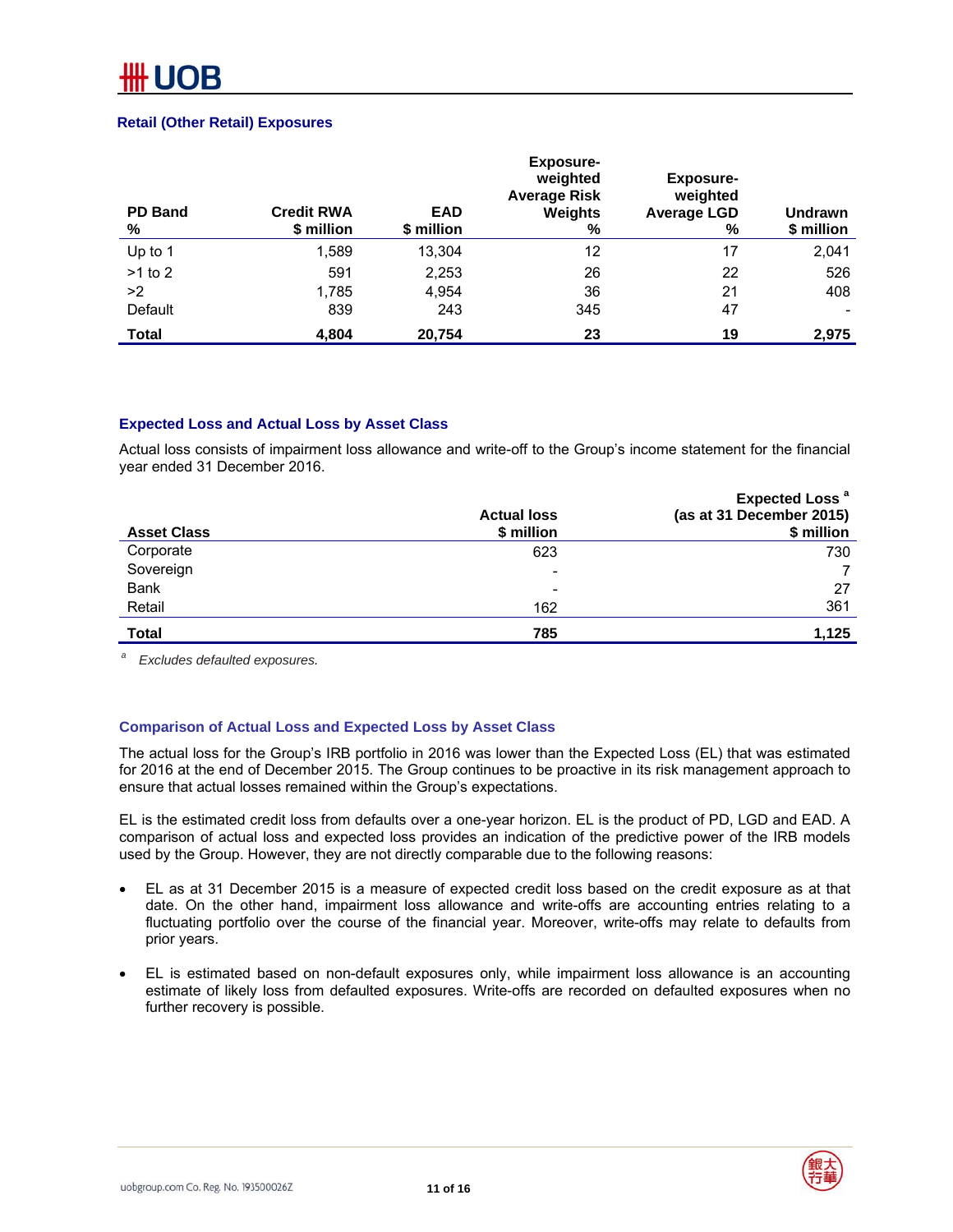

# **Total Loans & Advances (By Performing and Non-performing)**

|                               | \$ million |
|-------------------------------|------------|
| <b>Performing Loans</b>       |            |
| Neither past due nor impaired | 217,600    |
| Past due but not impaired     | 4,734      |
| <b>Non-Performing Loans</b>   | 3,328      |
| <b>Total Gross Loans</b>      | 225,662    |
| <b>Specific Allowances</b>    | 1,219      |
| <b>General Allowances</b>     | 2,709      |
| <b>Total Net Loans</b>        | 221,734    |

# **Past due but not impaired Loans**

|                                                           | $<$ 30 days | $30 - 59$ davs | $60 - 90$ davs | Total      |
|-----------------------------------------------------------|-------------|----------------|----------------|------------|
|                                                           | \$ million  | \$ million     | \$ million     | \$ million |
| Analysed by past due period and<br>geography <sup>a</sup> |             |                |                |            |
| Singapore                                                 | 1,571       | 639            | 386            | 2,596      |
| Malaysia                                                  | 741         | 196            | 83             | 1,020      |
| Thailand                                                  | 469         | 83             | 40             | 592        |
| Indonesia                                                 | 58          | 71             | 70             | 199        |
| Greater China                                             | 32          | 16             | 14             | 62         |
| Others                                                    | 208         | 38             | 19             | 265        |
| Total                                                     | 3,079       | 1,043          | 612            | 4,734      |

 *By borrower's country of incorporation / operation (for non-individuals) and residence (for individuals).* 

|                                                             | $<$ 30 days | $30 - 59$ days | $60 - 90$ days | <b>Total</b> |
|-------------------------------------------------------------|-------------|----------------|----------------|--------------|
|                                                             | \$ million  | \$ million     | \$ million     | \$ million   |
| Analysed by past due period and<br>industry                 |             |                |                |              |
| Transport, storage and communication                        | 163         | 15             | 29             | 207          |
| Building and construction                                   | 585         | 101            | 33             | 719          |
| Manufacturing                                               | 247         | 52             | 32             | 331          |
| Financial institutions, investment and<br>holding companies | 75          | 6              | 1              | 82           |
| General commerce                                            | 780         | 104            | 83             | 967          |
| Professionals and private individuals                       | 475         | 256            | 149            | 880          |
| Housing Loans                                               | 600         | 478            | 281            | 1,359        |
| <b>Others</b>                                               | 154         | 31             | 4              | 189          |
| Total                                                       | 3,079       | 1.043          | 612            | 4.734        |

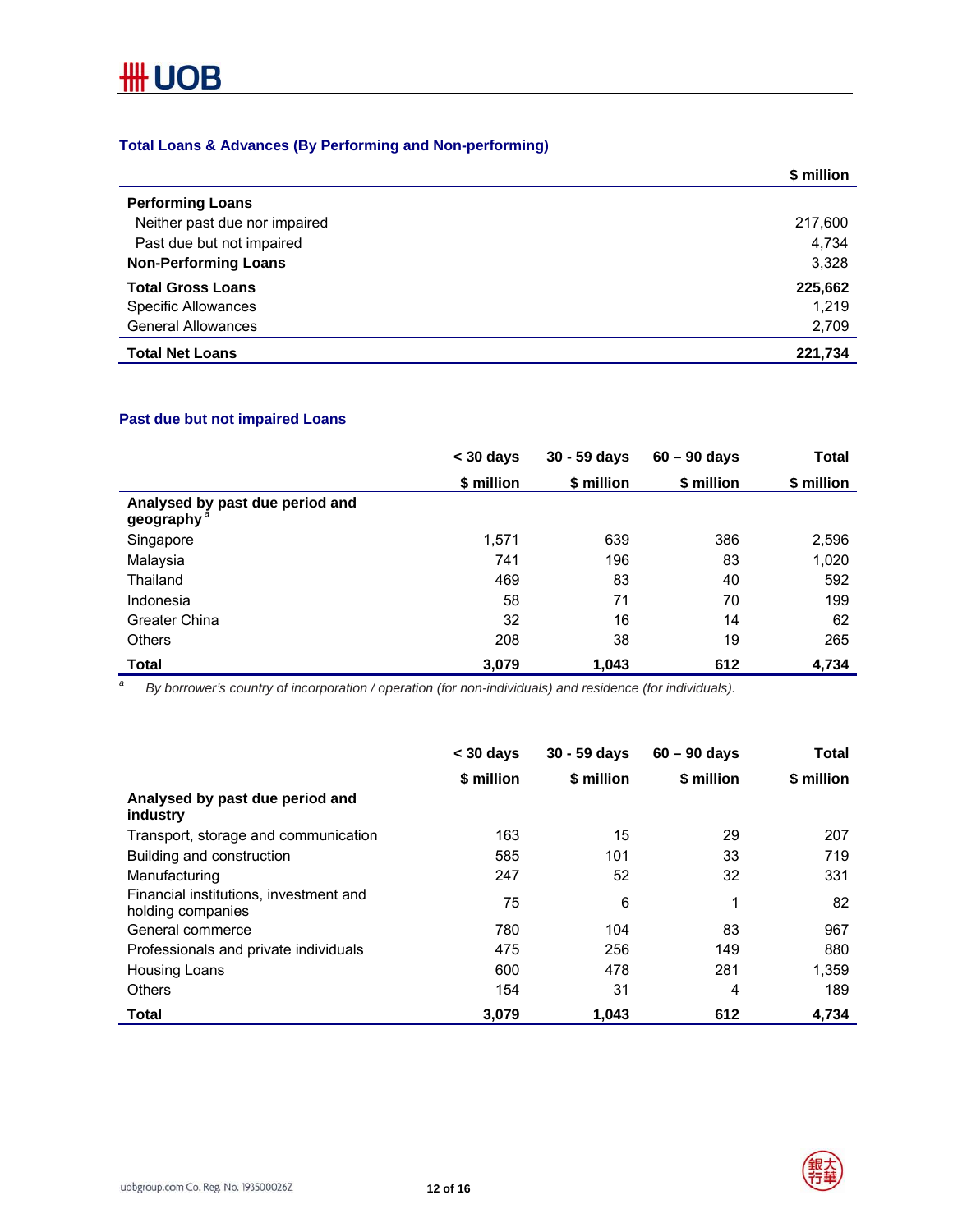# **Past due non-performing assets**

| \$ million<br>155<br>38<br>30 | \$ million<br>76<br>46 | \$ million<br>291<br>58 | \$ million<br>769<br>345 | \$ million<br>1,291<br>487 |
|-------------------------------|------------------------|-------------------------|--------------------------|----------------------------|
|                               |                        |                         |                          |                            |
|                               |                        |                         |                          |                            |
|                               |                        |                         |                          |                            |
|                               |                        |                         |                          |                            |
|                               | 44                     | 53                      | 233                      | 360                        |
| 25                            | 103                    | 53                      | 457                      | 638                        |
| 18                            | 7                      | 124                     | 158                      | 307                        |
|                               | 4                      | 35                      | 194                      | 245                        |
|                               | 280                    | 614                     | 2,156                    | 3,328                      |
|                               | 5                      | 32                      | 50                       | 152                        |
|                               | 285                    | 646                     | 2,206                    | 3,480                      |
|                               | 12<br>278<br>65<br>343 |                         |                          |                            |

 *By borrower's country of incorporation / operation (for non-individuals) and residence (for individuals)* 

|                                                             | <b>Current</b> | < 90 days  | 90 - 180 days | > 180 days | Total      |
|-------------------------------------------------------------|----------------|------------|---------------|------------|------------|
|                                                             | \$ million     | \$ million | \$ million    | \$ million | \$ million |
| Analysed by past due period and<br>industry                 |                |            |               |            |            |
| Transport, storage and                                      |                |            |               |            |            |
| communication                                               | 117            | 15         | 201           | 632        | 965        |
| Building and construction                                   | 30             | 7          | 31            | 142        | 210        |
| Manufacturing                                               | 6              | 19         | 39            | 252        | 316        |
| Financial institutions, investment and<br>holding companies | $\overline{2}$ | 6          | 2             | 66         | 76         |
| General commerce                                            | 28             | 20         | 35            | 368        | 451        |
| Professionals and private individuals                       | 56             | 59         | 45            | 124        | 284        |
| Housing Loans                                               | 20             | 74         | 81            | 443        | 618        |
| <b>Others</b>                                               | 19             | 80         | 180           | 129        | 408        |
| Non-performing loan                                         | 278            | 280        | 614           | 2,156      | 3,328      |
| Debt Securities, contingent items<br>and others             | 65             | 5          | 32            | 50         | 152        |
| Total                                                       | 343            | 285        | 646           | 2,206      | 3,480      |

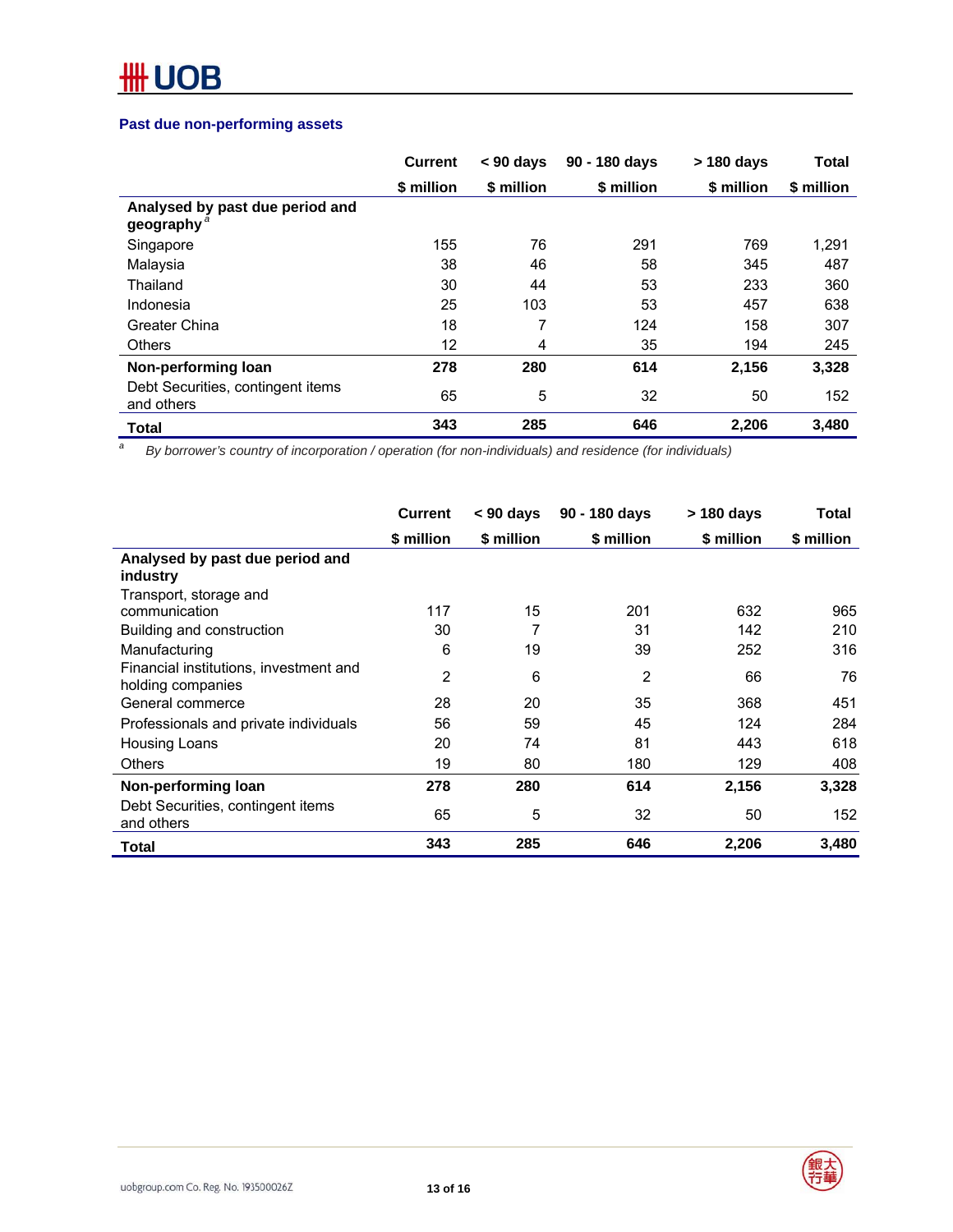# **Movements in specific and general allowances**

|                                              | <b>Specific</b><br>General<br>allowances<br>allowances |            |
|----------------------------------------------|--------------------------------------------------------|------------|
|                                              | \$ million                                             | \$ million |
| <b>The Group</b>                             |                                                        |            |
| Balance at 1 January 2016                    | 773                                                    | 2,987      |
| Currency translation adjustments             | 25                                                     | (1)        |
| Net write-off                                | (555)                                                  |            |
| Bad debts recovery                           | (79)                                                   |            |
| Allowances for loans                         | 1.048                                                  | (277)      |
| Net charge to income statement               | 969                                                    | (277)      |
| Interest income on impaired financial assets | 7                                                      |            |
| Balance at 31 December 2016                  | 1,219                                                  | 2,709      |

# **Movement of specific allowances by industry**

|                                                                    | <b>Balance as at</b><br>1 January<br>2016 | <b>Net Charge</b><br>to income<br>statement | <b>Net Write-off</b> | Exchange &<br>other<br>movements | <b>Balance at 31</b><br><b>December</b><br>2016 |
|--------------------------------------------------------------------|-------------------------------------------|---------------------------------------------|----------------------|----------------------------------|-------------------------------------------------|
|                                                                    | \$ million                                | \$ million                                  | \$ million           | \$ million                       | \$ million                                      |
| Transport, storage and<br>communication                            | 321                                       | 159                                         | (139)                | (4)                              | 337                                             |
| Building and construction                                          | 56                                        | 14                                          | (10)                 | 14                               | 74                                              |
| Manufacturing<br>Financial institutions,<br>investment and holding | 103                                       | 94                                          | (56)                 | 21                               | 162                                             |
| companies                                                          | 8                                         | 5                                           | (4)                  | (7)                              | 2                                               |
| General commerce<br>Professionals and private                      | 128                                       | 193                                         | (149)                | 16                               | 188                                             |
| individuals                                                        | 71                                        | 88                                          | (138)                | 48                               | 69                                              |
| Housing Loans                                                      | 78                                        | 21                                          | (9)                  | 10                               | 100                                             |
| <b>Others</b>                                                      | 8                                         | 395                                         | (50)                 | (66)                             | 287                                             |
| <b>Total</b>                                                       | 773                                       | 969                                         | (555)                | 32                               | 1,219                                           |

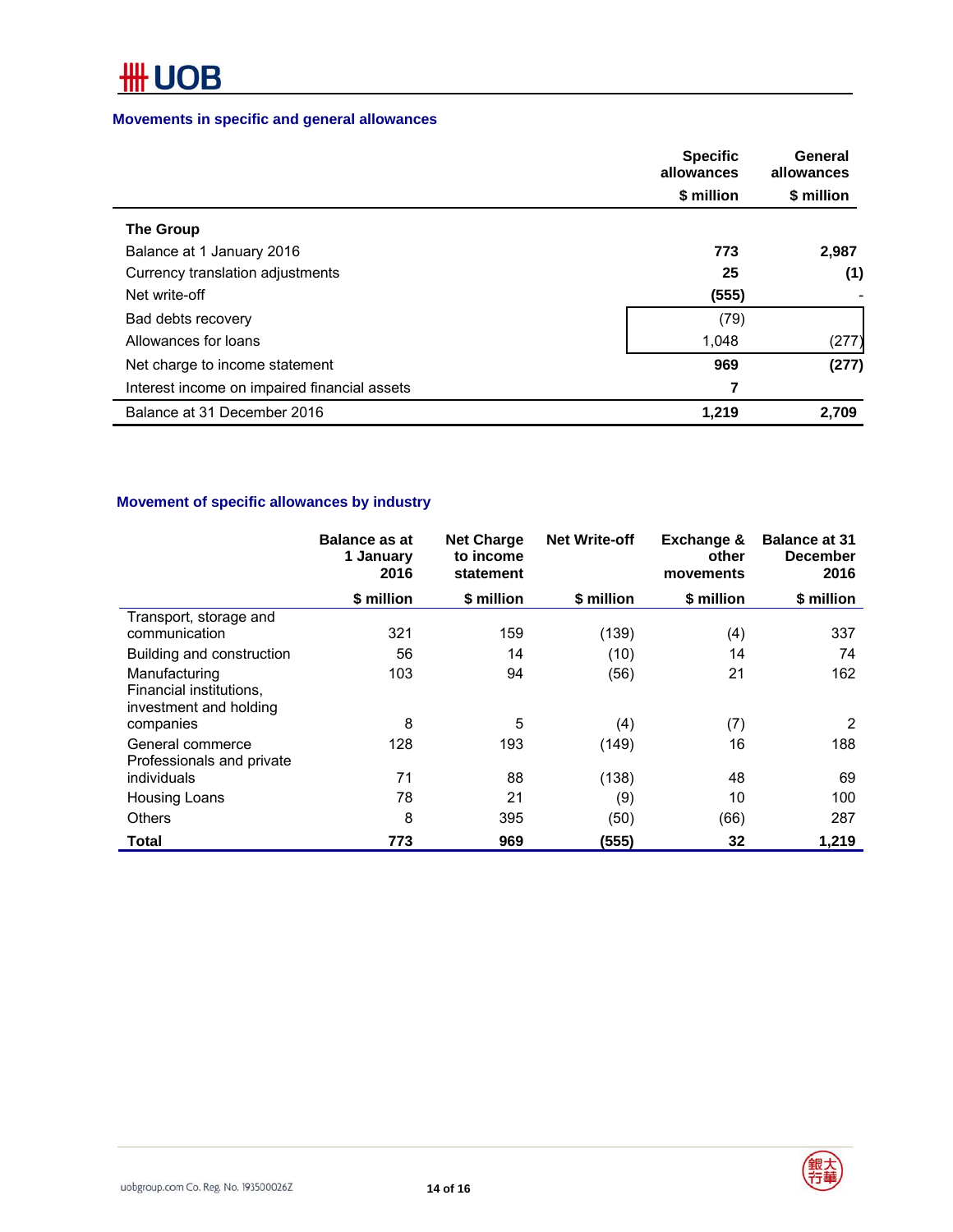# **Allowances for credit and other losses**

|                                               | \$ million |
|-----------------------------------------------|------------|
| Specific allowances on:                       |            |
| Loans                                         | 969        |
| Investments                                   | 6          |
| <b>Others</b>                                 | 16         |
| General allowances                            | (398)      |
|                                               | 594        |
| Included in the allowances are the following: |            |
| Bad debts written off                         | 343        |
| Bad debts recovery                            | (79)       |

*\* Figure does not add up to the respective totals due to rounding.* 

# **MARKET RISK**

Capital requirements by market risk type under Standardised Approach:

| <b>Analysed by Risk Type</b> | \$ million |
|------------------------------|------------|
| Interest rate                | 818        |
| Equity                       | 23         |
| Foreign Exchange             | 936        |
| Commodity                    | 74         |
| <b>Total</b>                 | 1,851      |

*This comprises all Trading Book, Non-Trading Commodity and Non-Trading FX Exposures.* 

# **Equity Exposures in the Banking Book**

The following table shows the value of the Equity exposures under IRB Approach in the banking book:

|                       | <b>SRW Method</b>        |                                                                 |                          | <b>PD/LGD Method</b>                                            |
|-----------------------|--------------------------|-----------------------------------------------------------------|--------------------------|-----------------------------------------------------------------|
|                       | <b>EAD</b><br>\$ million | <b>Exposure-weighted</b><br><b>Average Risk</b><br>Weights<br>% | <b>EAD</b><br>\$ million | <b>Exposure-weighted</b><br><b>Average Risk</b><br>Weights<br>% |
| Listed securities     | 705                      | 318                                                             | 42                       | 250                                                             |
| Other equity holdings | 673                      | 424                                                             | 36                       | 305                                                             |
| <b>Total</b>          | 1,378                    |                                                                 | 78                       |                                                                 |

*Note: The equity exposures are included in the investment securities table below.*

Total equity exposures that were deducted from capital amounted to \$51 million.